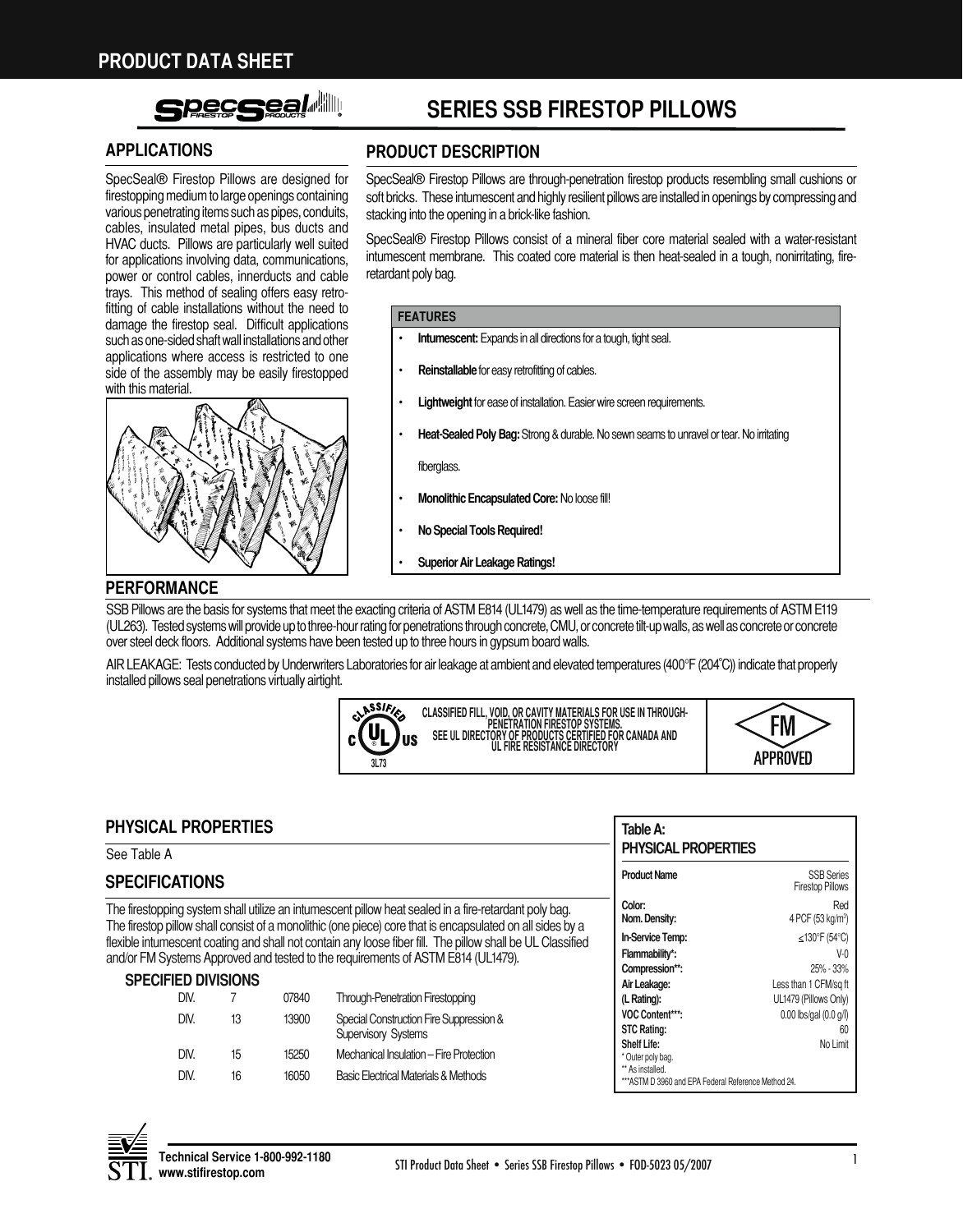### **inStAllAtion inStructionS**

GENERAL: Inspect areas to be protected. Remove any sharp edges or protruding wires or ties that could damage poly bags. Arrange cables (if possible) to present a smooth and even surface. Eliminate large voids by filling with SpecSeal® Firestop Putty at egress from floor or wall surfaces.

Calculate pillow requirements in square inches in advance of installation as an indicator of the proper installed volume and compression. See Estimation Table for instructions concerning proper estimation techniques.



SYSTEM SELECTION: Consult UL® Fire Resistance Directory, STI Product & Application Guide, or drawings provided by the manufacturer for specific details concerning installation design and requirements.

WIRE MESH: Although not generally required, some installations may require the installation of wire mesh as either an integral component of the system or as an option to facilitate installation. When necessary, wound 20 AWG galvanized steel 1" (25 mm) diamond shaped mesh (e.g. poultry screen) is recommended. Do not use soldered mesh or wire cloth. Secure wire mesh to wall or floor surfaces using steel fasteners and fender washers as required by the particular system chosen for use.

INSTALLATION OF PILLOWS: All pillow sizes are 9" (229 mm) long. This dimension is referred to as the length. Width and thickness varies dependent upon the pillow chosen for use for the specific application. 



#### **CALCULATING PILLOW REQUIREMENT**

Measure the size of the opening to be sealed and calculate the total area of the opening in square inches. Measure and calculate the approximate area occupied by the penetrants. Calculate the net area to be sealed by subtracting the area occupied by the penetrants from the total area of the opening. To allow for the required compression of the pillows, multiply the net area by 1.4. This will provide a compression factor of 29%.

In the example shown above, the opening is 12" x 24" with an 18" wide tray. The cable depth in the tray is about 3". The area of the opening is 12 x 24  $=$  288 sq. in. The approximate area of the cables is 3 x 18 = 54 sq. in. Subtracting the area of the cables from the total area of the opening yields a net area of 234 sq. in. 234 x 1.4 = approx. 328 sq. in. to be filled by pillows. Using the table above to determine the nominal area of the various pillows, we can determine that approximately 28 (328 ÷ 12) SSB26 pillows would be required. The number of pillows required will of course vary by the size of the pillow being utilized. Generally, a small percentage of smaller pillows will be required along with the larger ones. A test opening of this size utilized 24 SSB26 pillows, along with 4 SSB24's and 4 SSB14's.



**www.stifirestop.com**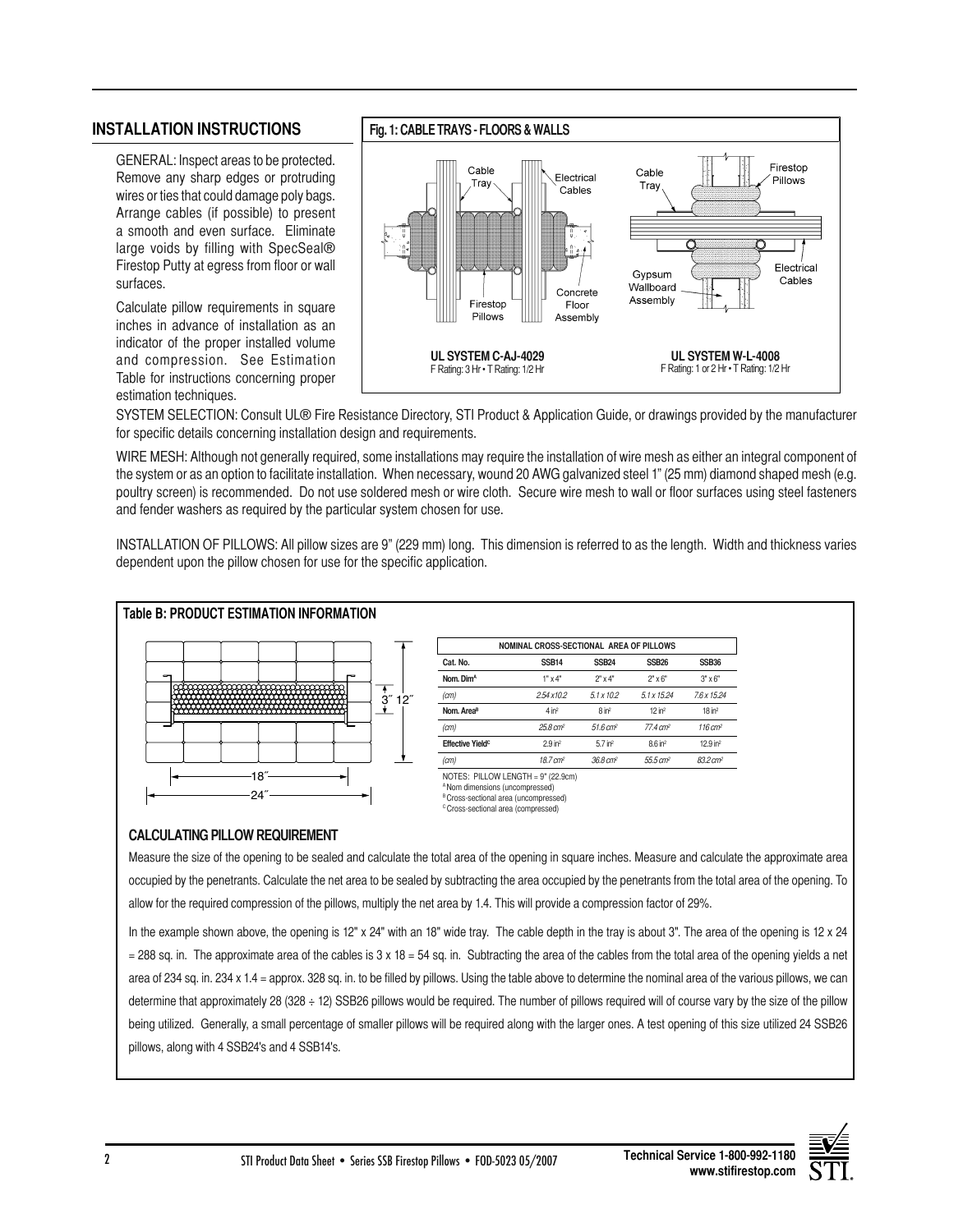#### **INSTALLATION OF SPECSEAL PILLOWS**





1. Install pillows lengthwise through the opening. Pillows may be stacked and installed in groups as shown above.

2. Pillows installed on edge will follow the contour of the cables more closely. Pillows may be installed laying flat as shown at the top of the penetration or on edge.



3. Smaller pillows are used to pack the smaller voids such as the space created by the tray rail. SpecSeal® Firestop Putty is used to seal any small voids at the cable line.



4. Check to make sure pillows are tightly compressed and all voids are closed. (If required by design, attach mesh using suitable fasteners to cover pillows and prevent un-intentional or unauthorized removal).

# **(inStAllAtion cont.)**

Unless otherwise specified within the individual UL System, pillows are installed lengthwise through the opening to form a 9" (228mm) seal. Install pillows within opening such that the ends project an equal distance from the approximate centerline of the floor or wall.

Orientation of the pillows may be either with the width (wide side) parallel or perpendicular to penetrants. In cable tray applications where the cable face is uneven, pillows installed perpendicular to cables may form a tighter, more uniform seal. Install all pillows in a manner that ensures that they will be compressed (in both width and thickness) to form tight seams between the bags with no voids or gaps. Smaller pillows may be used to seal appropriately sized gaps that may occur above or below cable tray rungs,etc. Pack SpecSeal Firestop Putty into any small voids between cables and pillows, tray and cables, tray and bags, bag to bag, or bag to wall or floor interface. Complete installation by installing wire mesh on remaining wall or floor surface as required by design systembeing used. Generally,a 2"-3" (50-75mm) overlap of the surrounding wall or floor surface is required. Install fasteners on 6" (152 mm) centers. A steel fender washer of sufficient diameter to completely overlap the opening through the mesh is required. The mesh may be fastened to concrete floors or concrete or CMU walls using suitable steel anchors (e.g.Tapcon ® Fasteners by ITW Ramset). For hollow gypsum wallboard assemblies, attach mesh to the face of the wall using self-tapping, gypsum wallboard screws into the framing members surrounding the opening.



In the two photos shown above, SpecSeal Firestop Mortar has been installed around the cable tray as an economical void filler. In preparation, foam board forms are used to create the opening around the tray and to prevent leakage of the mortar from the wall cavity. After the mortar has dried, the forms are removed and the pillows are installed. Consult UL System No. C-AJ-4030 as well as the SpecSeal Firestop Mortar Product Data sheet for additional installation information.



### **mAintenAnce**

INSPECTION: Installations should be inspected periodically for subsequent damage. Replace any damaged pillows.

RETROFIT: Cables may be added or replaced in previously sealed openings by removing the mesh and removing and replacing pillows as required. DO NOT WEAVE CABLES THROUGH WIRE MESH! Doing so may interfere with subsequent efforts to add or remove cables and may pose a safety hazard. Reinstall pillows and putty as required and then replace wire mesh.

NOTE: Removal of cables may require the installation of additional pillows to fill the void created by removing the cables. Inspect pillows for excess compression. SpecSeal Firestop Pillows are designed to be very durable and highly resilient. Excessive handling or abuse may permanently compress the pillows. If pillows are too thin to apply pressure within the seal when installed, replace thin pillows or add additional new pillows as required.